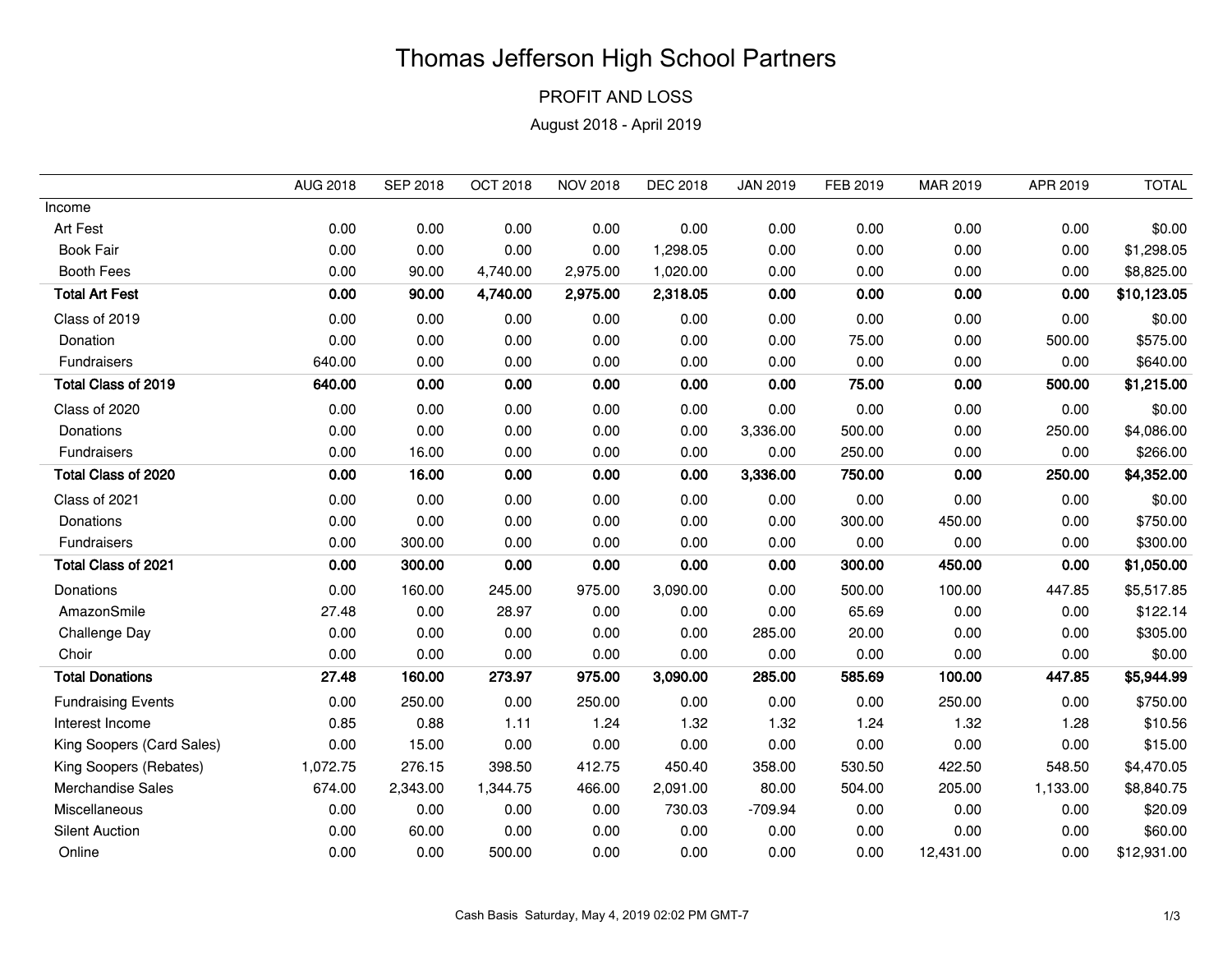|                                   | <b>AUG 2018</b> | <b>SEP 2018</b> | <b>OCT 2018</b> | <b>NOV 2018</b> | <b>DEC 2018</b> | <b>JAN 2019</b> | FEB 2019   | MAR 2019    | APR 2019   | <b>TOTAL</b> |
|-----------------------------------|-----------------|-----------------|-----------------|-----------------|-----------------|-----------------|------------|-------------|------------|--------------|
| <b>Silent Auction Expenses</b>    | 0.00            | 0.00            | 0.00            | 0.00            | 0.00            | 0.00            | 0.00       | $-45.95$    | $-874.31$  | $$ -920.26$  |
| <b>Total Silent Auction</b>       | 0.00            | 60.00           | 500.00          | 0.00            | 0.00            | 0.00            | 0.00       | 12,385.05   | $-874.31$  | \$12,070.74  |
| Theatre Income                    | 0.00            | 0.00            | 0.00            | 0.00            | 0.00            | 0.00            | 0.00       | 0.00        | 0.00       | \$0.00       |
| Donations                         | 0.00            | 0.00            | 0.00            | 0.00            | 0.00            | 0.00            | 0.00       | 0.00        | 0.00       | \$0.00       |
| <b>Total Theatre Income</b>       | 0.00            | 0.00            | 0.00            | 0.00            | 0.00            | 0.00            | 0.00       | 0.00        | 0.00       | \$0.00       |
| Volleyball                        | 0.00            | 0.00            | 0.00            | 0.00            | 152.11          | 0.00            | 0.00       | 0.00        | 0.00       | \$152.11     |
| Fundraising                       | 0.00            | 0.00            | 0.00            | 0.00            | $-152.11$       | 0.00            | 0.00       | 0.00        | 0.00       | $$ -152.11$  |
| <b>Total Volleyball</b>           | 0.00            | 0.00            | 0.00            | 0.00            | 0.00            | 0.00            | 0.00       | 0.00        | 0.00       | \$0.00       |
| <b>Total Income</b>               | \$2,415.08      | \$3,511.03      | \$7,258.33      | \$5,079.99      | \$8,680.80      | \$3,350.38      | \$2,746.43 | \$13,813.87 | \$2,006.32 | \$48,862.23  |
| Cost of Goods Sold                |                 |                 |                 |                 |                 |                 |            |             |            |              |
| Art Fest Costs                    | 0.00            | 0.00            | 0.00            | 0.00            | 270.00          | 0.00            | 0.00       | 0.00        | 0.00       | \$270.00     |
| <b>CFair Supplies</b>             | 0.00            | 0.00            | 150.00          | 0.00            | 212.80          | 0.00            | 0.00       | 0.00        | 0.00       | \$362.80     |
| Food                              | 0.00            | 0.00            | 0.00            | 0.00            | 703.31          | 0.00            | 0.00       | 53.28       | 0.00       | \$756.59     |
| Mailing                           | 0.00            | 0.00            | 0.00            | 0.00            | 0.00            | 20.00           | 0.00       | 0.00        | 0.00       | \$20.00      |
| Supplies                          | 0.00            | 0.00            | 0.00            | 273.86          | 651.81          | 0.00            | 0.00       | 0.00        | 0.00       | \$925.67     |
| <b>Total Art Fest Costs</b>       | 0.00            | 0.00            | 150.00          | 273.86          | 1,837.92        | 20.00           | 0.00       | 53.28       | 0.00       | \$2,335.06   |
| Logo Merchandise                  | 1,691.00        | 0.00            | 452.50          | 0.00            | 480.00          | 3,208.00        | 0.00       | 366.00      | 0.00       | \$6,197.50   |
| Partners                          | 0.00            | 0.00            | 0.00            | 0.00            | 0.00            | 0.00            | 0.00       | 0.00        | 189.68     | \$189.68     |
| <b>Total Logo Merchandise</b>     | 1,691.00        | 0.00            | 452.50          | 0.00            | 480.00          | 3,208.00        | 0.00       | 366.00      | 189.68     | \$6,387.18   |
| <b>Square Costs</b>               | 14.90           | 38.54           | 36.84           | 16.21           | 168.33          | 2.21            | 16.25      | 5.12        | 36.77      | \$335.17     |
| Art Fest                          | 0.00            | 2.91            | 150.24          | 93.79           | 32.28           | 0.00            | 0.00       | 0.00        | 0.00       | \$279.22     |
| Challenge Day                     | 0.00            | 0.00            | 0.00            | 0.00            | 0.00            | 10.07           | 0.88       | 0.00        | 0.00       | \$10.95      |
| Class of 2019                     | 0.00            | 0.00            | 0.00            | 0.00            | 0.00            | 0.00            | 2.48       | 0.00        | 0.00       | \$2.48       |
| <b>Total Square Costs</b>         | 14.90           | 41.45           | 187.08          | 110.00          | 200.61          | 12.28           | 19.61      | 5.12        | 36.77      | \$627.82     |
| <b>Total Cost of Goods Sold</b>   | \$1,705.90      | \$41.45         | \$789.58        | \$383.86        | \$2,518.53      | \$3,240.28      | \$19.61    | \$424.40    | \$226.45   | \$9,350.06   |
| <b>GROSS PROFIT</b>               | \$709.18        | \$3,469.58      | \$6,468.75      | \$4,696.13      | \$6,162.27      | \$110.10        | \$2,726.82 | \$13,389.47 | \$1,779.87 | \$39,512.17  |
| Expenses                          |                 |                 |                 |                 |                 |                 |            |             |            |              |
| <b>Administrator Grants</b>       | 0.00            | 0.00            | 0.00            | 0.00            | 0.00            | 0.00            | 0.00       | 0.00        | 0.00       | \$0.00       |
| Challenge Day                     | 0.00            | 0.00            | 0.00            | 0.00            | 0.00            | 0.00            | 57.90      | 0.00        | 0.00       | \$57.90      |
| <b>Total Administrator Grants</b> | 0.00            | 0.00            | 0.00            | 0.00            | 0.00            | 0.00            | 57.90      | 0.00        | 0.00       | \$57.90      |
| <b>After Prom</b>                 | 200.00          | 0.00            | 0.00            | 0.00            | 0.00            | 0.00            | 0.00       | 0.00        | 0.00       | \$200.00     |
| <b>Bank Charges</b>               | 0.00            | 0.00            | 0.00            | 0.00            | 0.00            | 0.00            | 0.00       | 0.00        | 242.48     | \$242.48     |
| Fall Clean Up Expenses            | 111.75          | 0.00            | 0.00            | 0.00            | 0.00            | 0.00            | 0.00       | 0.00        | 0.00       | \$111.75     |
| Fees & Licenses                   | 0.00            | 0.00            | 10.00           | 0.00            | 0.00            | 0.00            | 0.00       | 0.00        | 0.00       | \$10.00      |
| Freshman BBQ                      | 0.00            | 368.99          | 0.00            | 0.00            | 0.00            | 0.00            | 0.00       | 0.00        | 0.00       | \$368.99     |